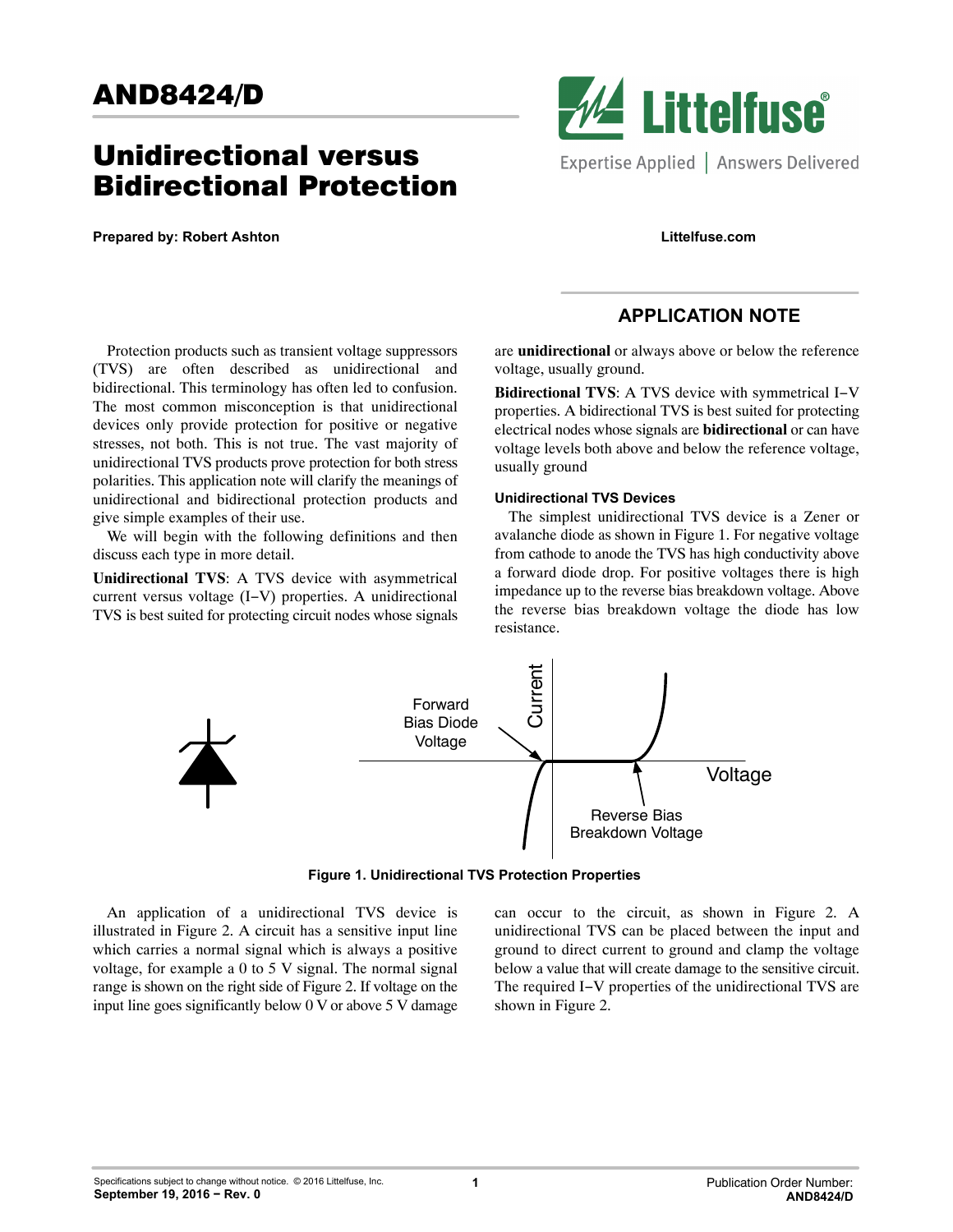## **AND8424/D**

<span id="page-1-0"></span>

**Figure 2. Application of a Unidirectional TVS Device**

Note that for circuit nodes whose voltage is always below the reference voltage a unidirectional device can provide protection simply by switching the terminal leads.

#### **Bidirectional TVS Devices**

A simple example of a TVS device is a pair of back to back Zener or avalanche diodes, as shown in Figure 3. For both positive and negative voltage the impedance is high up to the reverse bias breakdown voltage plus a forward bias diode drop. This is shown on the right side of Figure 3.



**Figure 3. Bidirectional Protection Properties**

An application of a bidirectional TVS device is illustrated in Figure [4.](#page-2-0) A circuit has a sensitive input line which carries a normal signal which ranges symmetrically above and below ground,  $\pm$  12 V for example. The normal signal range is shown on the right side of Figure [4](#page-2-0). If voltage on the input line goes significantly below −12 V or above +12 V damage

can occur to the circuit, also shown in Figure [4.](#page-2-0) A bidirectional TVS can be placed between the input and ground to direct current to ground, clamping the voltage below voltages that can cause damage. The required I−V properties of the bidirectional TVS are shown in Figure [4](#page-2-0).